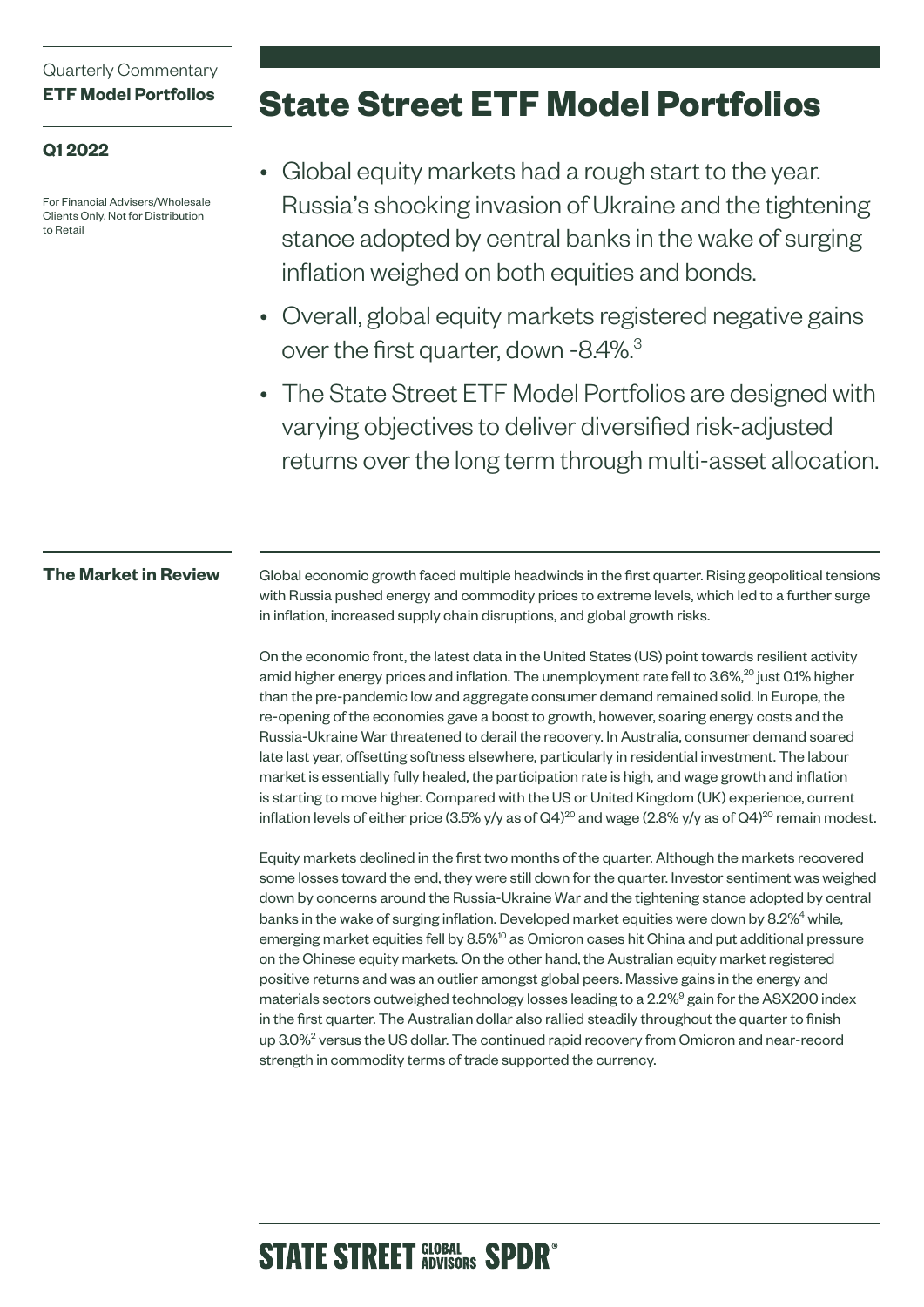Global bonds posted negative returns for the first quarter.<sup>11</sup> Increased volatility caused by inflation and expected rate hikes by key central banks led to a global bond sell-off. The US 10-year Treasury yield increased from 1.51% to 2.35%,<sup>16</sup> with the 2-year yield rising from 0.73% to 2.33%.17 The short end of the curve increased the most and yield curve inversion was visible across the longer end of the curve. The UK 10-year yield rose from 0.97%<sup>18</sup> to 1.61%.<sup>18</sup> The Bank of England raised rates twice during the quarter, by 25 bps each to 0.75%.<sup>20</sup> The AUD 10-year Treasury yield increased based on expectations of quicker interest rate hikes, from 1.67% to 2.84%.<sup>15</sup>

Globally the Russia-Ukraine War has lowered growth expectations and raised inflation forecasts. However, the underlying fundamentals, at least for now, remain positive with the impact of Omicron fading, this should improve mobility and sustain demand. Robust household savings and strong job market may help consumers weather higher inflation and energy prices. This combined with solid corporate financials should help underpin economic growth. Overall, the macroeconomic environment is less certain than it was a few months ago but at present, we are not forecasting a global economic downturn and still expect growth to remain positive.

# The **Australian dollar** strengthened against the US Dollar, up 3.0%.<sup>2</sup>  $\cdot$  International Equities were negative, down -8.2%<sup>4</sup> with the multi-factor (minimum volatility, quality and value) strategy posting similar losses, down -6.8%.<sup>5</sup> • **The quality factor** declined the most, down -11.2%.7 **Minimum volatility and value** also returned negative, down -5.8%<sup>6</sup> and -3.6%,<sup>8</sup> respectively. • **Australian equities** advanced up 2.2%9 **Emerging markets** were negative, down -8.5%.<sup>10</sup> **Asset Class Performance (in AUD) 1**

- 
- Global bonds were negative, down -5.0%.<sup>11</sup>
- **Australian bonds** were negative, down -4.6%.12
- Global **corporate bonds** were also negative, down -5.7%.<sup>13</sup>
- **Cash** returns in the Australian money market were flat.<sup>14</sup>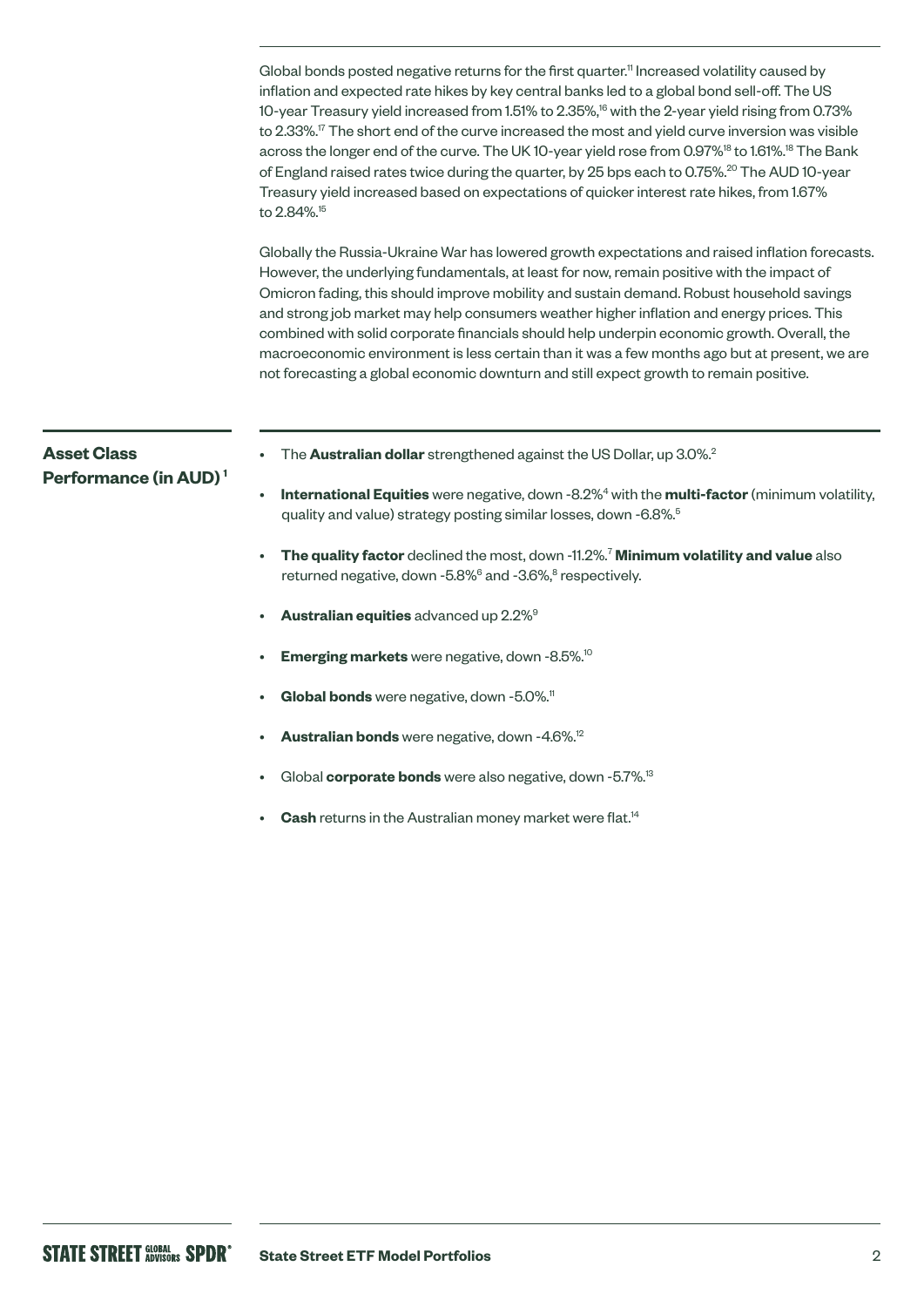#### Figure 1 **Major Asset Class Performance**



Source: As of 31 March, 2022, Bloomberg Finance L.P, MSCI. Index returns are unmanaged and do not reflect the deduction of any fees or expenses. The index returns reflect all items of income, gain and loss and the reinvestment of dividends and other income. Past performance is not a reliable indicator of future performance.

## **Positioning and Hypothetical Model Portfolio Performance**

#### State Street Risk-Based ETF Model Portfolios

For the first quarter of 2022, the multi-factor international equity allocation and the Australian government bond allocation were the major detractors to the risk-based portfolios' total return. The portfolios' multi-factor international exposure, SPDR MSCI World Quality Mix Fund (QMIX) declined (-6.8%)<sup>5</sup> for the quarter. This was driven mainly by the quality factor (-11.2%).<sup>7</sup> The allocation to emerging market equities also had a negative impact to the risk-based portfolios' performance as geopolitical tensions took centre stage. On the contrary, the Australian equity allocation had a positive contribution to the risk-based portfolios' performance. Australia has minimal exposure to Russia, and soaring commodity prices lifted by the Russia-Ukraine War helped domestic equities, notably energy and materials shares. On the fixed income side of the ledger, both government and credit bonds detracted during the quarter and contributed negatively to the risk-based portfolios' total return. Australian government bond yields which rise when bond prices fall, increased during the quarter on the back of expectations of quicker interest rate hikes.

**State Street Moderate ETF Model Portfolio** The moderate model portfolio seeks to provide optimal capital efficiency over a long-term horizon. The portfolio is designed to generate a moderate amount of capital growth along with some income with exposures to both defensive and growth assets.

**Overall performance of the hypothetical model portfolio for the quarter was negative, down -3.04%.**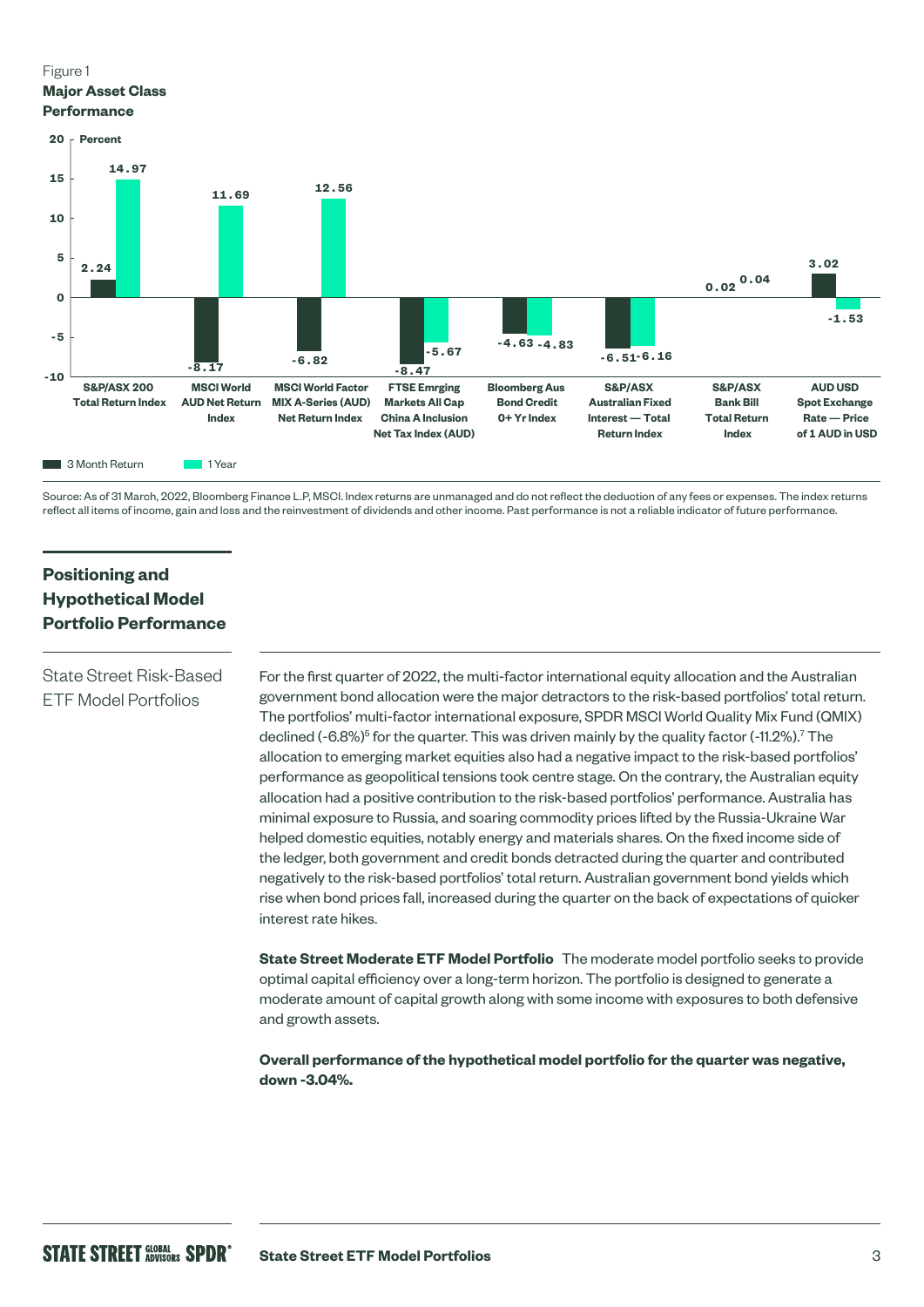**State Street Balanced ETF Model Portfolio** The balanced model portfolio seeks to provide optimal capital efficiency over a long-term horizon. The portfolio is designed to provide capital growth while taking a modest amount of risk with exposures across both defensive and growth assets although more heavily weighted to the latter.

**Overall performance of the hypothetical model portfolio for the quarter was negative, down -2.84%.**

**State Street Growth ETF Model Portfolio** The growth model portfolio seeks to provide optimal capital efficiency over a long-term horizon. The portfolio is designed to predominantly focus on capital growth with exposures weighted to growth assets although it does have exposures to defensive assets.

**Overall performance of the hypothetical model portfolio for the quarter was negative, down -2.87%.**

State Street Target Income ETF Model Portfolio

The State Street Target Income ETF Model Portfolio is designed with an income objective that is determined on an annual basis. For the 2021/2022 financial year the portfolio aims to target, before expenses, an income objective of 3% per annum.

The portfolio's allocation to Australian high dividend stocks was the major contributor to the portfolio's total return as the materials and energy sector registered robust gains. The metals and mining sector has dominated the gains, rising over 23%<sup>19</sup> in first three months of the year. The international high dividend stock allocation had a negative contribution to the portfolio's total return. On the fixed income side of the ledger, all three components, government, credit and high yield declined for the quarter and had a negative contribution to the total return. Government bonds exposure was the major detractor, as sovereign bond yields increased sharply. Corporate bonds returned negative as spreads widened. High yield bonds outperformed investment grade corporates due to the higher coupons embedded within the asset class.

The income proportion of the portfolio's total return for the quarter was positive 0.78%, supporting the portfolio's primary objective to generate income.

**Overall performance of the hypothetical model portfolio for the quarter was negative, down -0.09%.**

**Model Portfolio Performance presented is hypothetical and has been provided for illustrative purposes only, it does not reflect the results of the actual trading of any account or group of accounts and actual results could differ substantially.** 

The hypothetical State Street ETF Model Portfolio Total Returns are the sum of Growth Return and Distribution Return and reflect the investment strategy decisions made by State Street's investment professionals for each performance period presented. Returns greater than one year are annualised. The hypothetical model portfolio performance was achieved by mathematically combining the actual performance data of the underlying ETFs multiplied by the hypothetical model portfolio weights allocated to each ETF on a monthly basis. The performance assumes that all dividend distributions paid by the underlying ETFs were reinvested and is calculated gross of trading fees but does not reflect spreads or broker commissions for the hypothetical sale and purchase of the underlying ETFs or any other fees which would be charged by the product provider.

State Street has chosen to use the actual historic performance of the underlying ETFs rather than the underlying ETFs index performance to ensure that the model portfolios reflect as closely as possible of any actual investments that follow the model portfolio strategy, by reflecting differences such as tracking error of the underlying ETFs relative to the underlying ETFs indices.

Limitation of hypothetical results: Hypothetical results have inherent limitations because they do not reflect actual trading by State Street during the period described and may not reflect the impact that material economic and market factors might have had on State Street's decision-making if it was actually managing clients' money pursuant to the strategies. There is no guarantee that any of the investment strategies will be successful and investors should be aware that they can lose money investing assets in accordance with the strategies.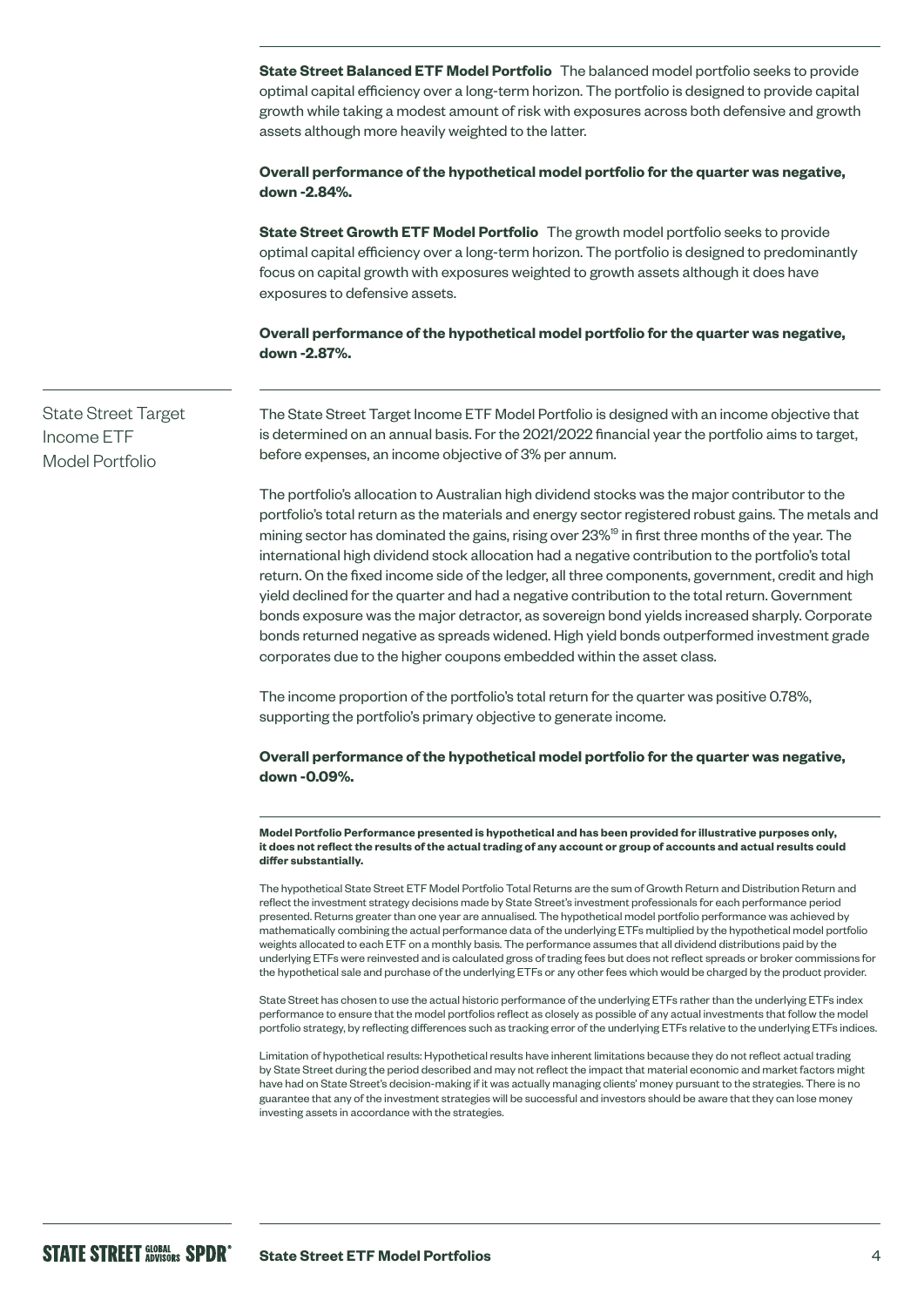- Endnotes 1 All returns as at 31 March 2022. Index returns reflect capital gains and losses, income, and the reinvestment of dividends. Index returns are unmanaged and do not reflect the deduction of any fees or expenses. The index returns reflect all items of income, gain and loss and the reinvestment of dividends and other income. Past performance is not a reliable indicator of future performance.
	- 2 Source: Bloomberg, AUD USD FX rate.
	- 3 Source: MSCI All Country World Net Total Return AUD Index.
	- 4 Source: MSCI World Net Total Return AUD Index.
	- 5 Source: MSCI World Factor Mix A- Series (AUD). Pacific Net Total Return Index in AUD.
	- 6 According to MSCI World Value Weighted Net Total Return Index in AUD.
	- 7 Source: MSCI World Quality Net Total Return Index in AUD.
	- 8 Source: MSCI World Minimum Volatility (AUD) Net Total Return Index.
- 9 Source: S&P/ASX 200 Total Return Index.
- 10 Source: FTSE Emerging Markets All Cap China A Inclusion Net Tax Index (AUD).
- 11 Source: Bloomberg Barclays Global Aggregate Total Return Hedged AUD Index.
- 12 Source: Bloomberg AusBonds Credit 0+ YR Index.
- 13 Source: Bloomberg Global High Yield Total Return Index Hedged AUD.
- 14 Source: Bloomberg AusBond Bank Bill Index.
- 15 Source: Bloomberg, Australia Govt Bond 10 Year Yield.
- 16 Source: Bloomberg, US Generic Govt 10 Yr.
- 17 Source: Bloomberg, US Generic Govt 2 Yr.
- 18 Source: Bloomberg, UK Gilts 10 Yr.
- 19 Source: FactSet, MSCI Australia/Metals & Mining.
- 20 Source: Bloomberg.

#### **[ssga.com/etfs](http://ssga.com/etfs)**

Information Classification: General Access

For financial advisers/wholesale clients only — Not for distribution to retail clients.

Issued by State Street Global Advisors, Australia, Limited (ABN 42 003 914 225) ("SSGA Australia") the holder of an

Australian Financial Services Licence (AFSL Number 238276). Registered office: Level 17, 420 George Street, Sydney, NSW 2000, Australia. T: +612 9240-7600. F: +612 9240-7611. Web: [ssga.com](http://ssga.com).

The recipient warrants by receipt of this material that they are a wholesale client, as defined under the Australian Corporations Act 2001 (Cth).

State Street Global Advisors, Australia Limited (AFSL Number 238 276, ABN 42 003 914 225) ("SSGA, AL") is the investment manager for the State Street ETF Model Portfolios and State Street Global Advisors, Australia Services Limited (AFSL number 274900 ABN 16 108 671 441) is the Responsible Entity and issuer of units in the State Street SPDR ETFs which are Australian registered managed investment schemes quoted on the AQUA market of the ASX or listed on the ASX. State Street ETF Model Portfolios may include State Street SPDR ETFs and other third party ETFs. This material is general information only and does not take into account your or your client's individual objectives, financial situation or needs and you should consider whether it is appropriate for you or your client. You should ensure that your clients consider the product disclosure document of the underlying ETFs, available at

[ssga.com](http://ssga.com) or the third party ETFs website, before deciding whether to acquire or continue to hold units in an ETF.

General Risks: ETFs trade like stocks, are subject to investment risk, fluctuate in market value and may trade at prices above or below the ETF's net asset value. ETFs typically invest by sampling an index, holding a range of securities that, in the aggregate, approximates the full index in terms of key risk factors and other characteristics. This may cause the fund to experience tracking errors relative to performance of the index.

Investing involves risk including the risk of loss of principal. Diversification does not ensure a profit or guarantee against loss. Asset Allocation is a method of diversification which positions assets among major investment categories. Asset Allocation may be used in an effort to manage risk and enhance returns. It does not, however, guarantee a profit or protect against loss.

An investment in the model portfolio carries a number of standard investment risks; these risks are outlined in each Provider's PDS which should be read in full and understood by the potential investors.

Implementation Risk: State Street does not manage the accounts of retail investors pursuant to the model portfolio strategies and the strategies are only available to retail investors through various Providers that offer account management and other services to retail investors. The actual results of accounts managed by a Provider that receives access to the strategies may differ substantially from the hypothetical results of the State Street ETF

Model Portfolios for a variety of reasons, including but not limited to:

- the fees assessed by the Provider and other third parties;
- the Provider's decision to exercise its discretion to implement a given strategy in a way that differs from the information provided by State Street;
- the timing of the Provider's implementation of strategy updates; and
- investor imposed investment restrictions; and the timing and nature of investor initiated cash flow activity in the account.

The views expressed in this material are the views of the SSGA Investment Solutions Group (ISG) through the period ended 31 March 2022 and are subject to change based on market and other conditions. This document may contain certain statements deemed to be forward-looking statements. All statements, other than historical facts, contained within this document that address activities, events or developments that SSGA expects, believes or anticipates will or may occur in the future are forward-looking statements. These statements are based on certain assumptions and analyses made by SSGA in light of its experience and perception of historical trends, current conditions, expected future developments and other factors it believes are appropriate in the circumstances, many of which are detailed herein. Such statements are subject to a number of assumptions, risks, uncertainties, many of which are beyond SSGA's control. Please note that any such statements are not guarantees of any future performance and that actual results or developments may differ materially from those projected in the forwardlooking statements.

Characteristics are as of the date indicated, subject to change, and should not be relied upon thereafter.

Projected characteristics are based upon estimates and reflect subjective judgments and assumptions. There can be no assurance that developments will transpire as forecasted and that the estimates are accurate.

Investing involves risk including the risk of loss of principal. Diversification does not ensure a profit or guarantee against loss.

Bonds generally present less short-term risk and volatility than stocks, but contain interest rate risk (as interest rates rise, bond prices usually fall); issuer default risk; issuer credit risk; liquidity risk; and inflation risk. These effects are usually pronounced for longer-term securities. Any fixed income security sold or redeemed prior to maturity may be subject to a substantial gain or loss. International Government bonds and corporate bonds generally have more moderate short-term price fluctuations than stocks, but provide lower potential longterm returns.

Investments in asset backed and mortgage backed securities are subject to prepayment risk which can limit the potential for gain during a declining interest rate environment and increases the potential for loss in a rising interest rate environment.

Investing in commodities entail significant risk and is not appropriate for all investors. Commodities investing entail significant risk as commodity prices can be extremely volatile due to wide range of factors. A few such factors include overall market movements, real or